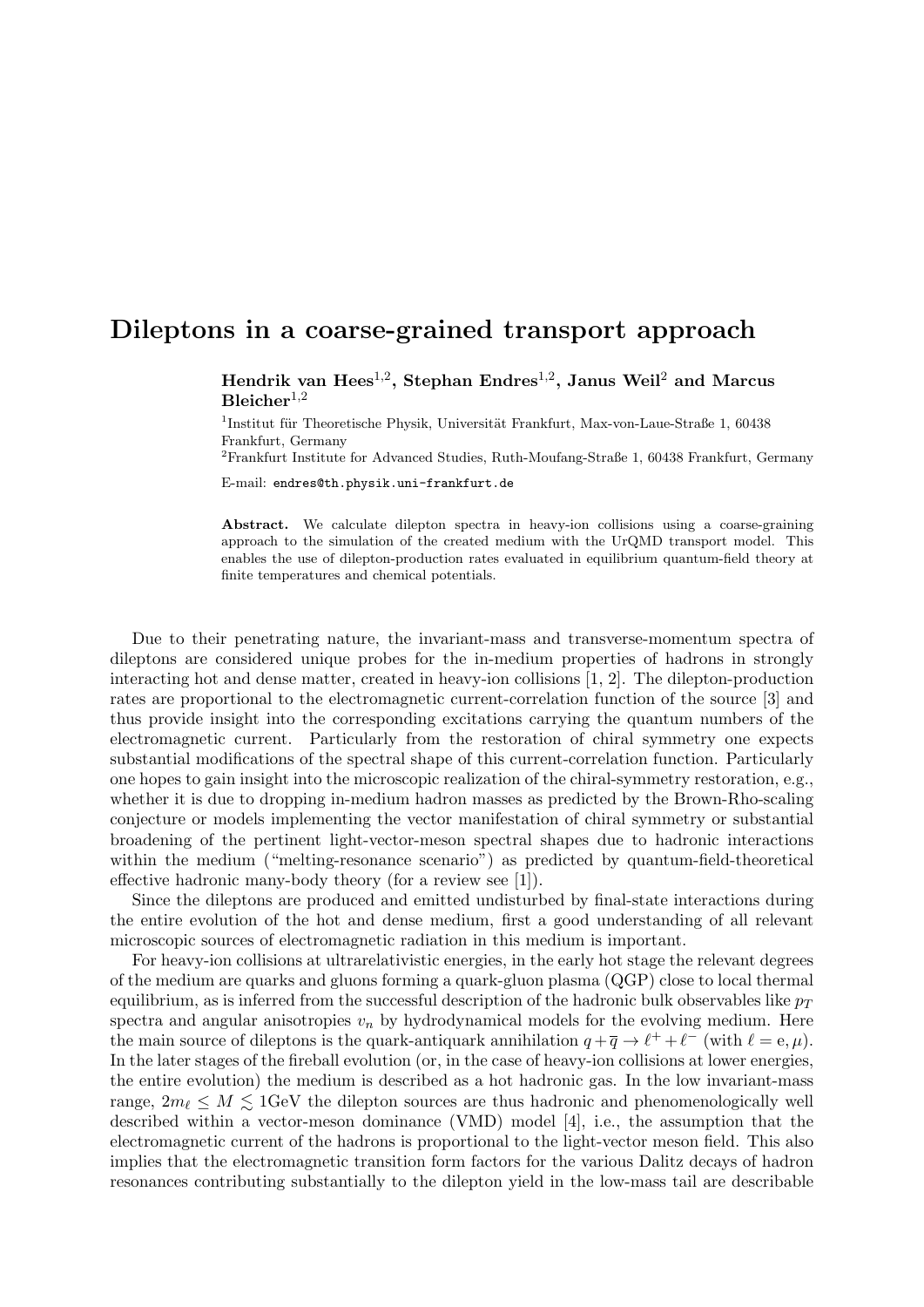

**Figure 1.** The dimuon spectra in  $158A \text{ GeV}$  In+In collisions at the CERN SPS in (a) the low-mass (LMR) and (b) the intermediate-mass region (IMR) in comparison to the data from the NA60 Collaboration [5, 6, 7]. In the LMR the dilepton yield is dominated by the decays of the in-medium  $\rho$  mesons (dotted blue line) and in the IMR by QGP and multi-pion hadronic processes. The comparison with a dilepton rate based on a thermal- $\rho$  contribution, neglecting the effect of baryon couplings, shows the importance of the these contributions for the tremendous broadening of the  $\rho$ -spectral function as well as the yield in the very-low-mass range close to the two-muon threshold. Microscopically these contributions originate from Dalitz decays of various baryon resonances.

within the VMD model. In the intermediate-mass range also "multi-pion processes" become relevant.

All these microscopic processes have to be evaluated in a hot and dense medium, which is at present available in detailed many-body quantum-field theoretical calculations only for a medium in thermal equilibrium, with some chemical off-equilibrium taken into account in terms of effective baryon densities and pion- as well as kaon-chemical potentials [8, 9]. It has been quite well established that the observed excess of low-mass dilepton production in heavy-ion collisions as compared to the expectations from the "hadronic cocktail" (i.e., from a simple scaling of the findings in pp collisions by the number of nucleon collisions in the nuclear reaction) can be understood by effective hadronic models that predict a tremendous broadening of the light-vector mesons' spectral shape with small mass shifts [10, 11, 12, 13].

On the other hand, one also has to describe the evolution of the hot and dense medium in a reliable way. This is usually done either by employing macroscopic descriptions, reaching from quite simple thermal-fireball parametrizations ("blast-wave fits") [14] to detailed ideal or viscous hydrodynamics simulations [15, 16, 17, 18, 12, 19], or microscopic transport simulations [20, 21, 22, 23, 24, 25, 26, 27, 28, 29].

In the latter approach it is challenging to fully implement the medium modifications of the partonic and hadronic dilepton sources. In our approach this problem is solved by mapping the kinetic description of the fireball evolution via Monte-Carlo transport simulations to a state close to local thermal equilibrium. In this work, an ensemble of collision events simulated by the UrQMD model is used to calculate a coarse-grained energy-momentum tensor and netbaryon-number current on a space-time grid. Then, using the Eckart definition of the local rest frame, a temperature and baryo-chemical potential can be extracted via an equation of state (EoS), making use of a description of the energy-momentum tensor in terms of an anisotropicfluid ansatz [30], where the pressure anisotropy, particularly relevant in the early stages of the fireball evolution, is taken into account. For the EoS we match a parametrization of lattice-QCD results [31] with a hadron-resonance gas EoS [32], which match very well in the region of the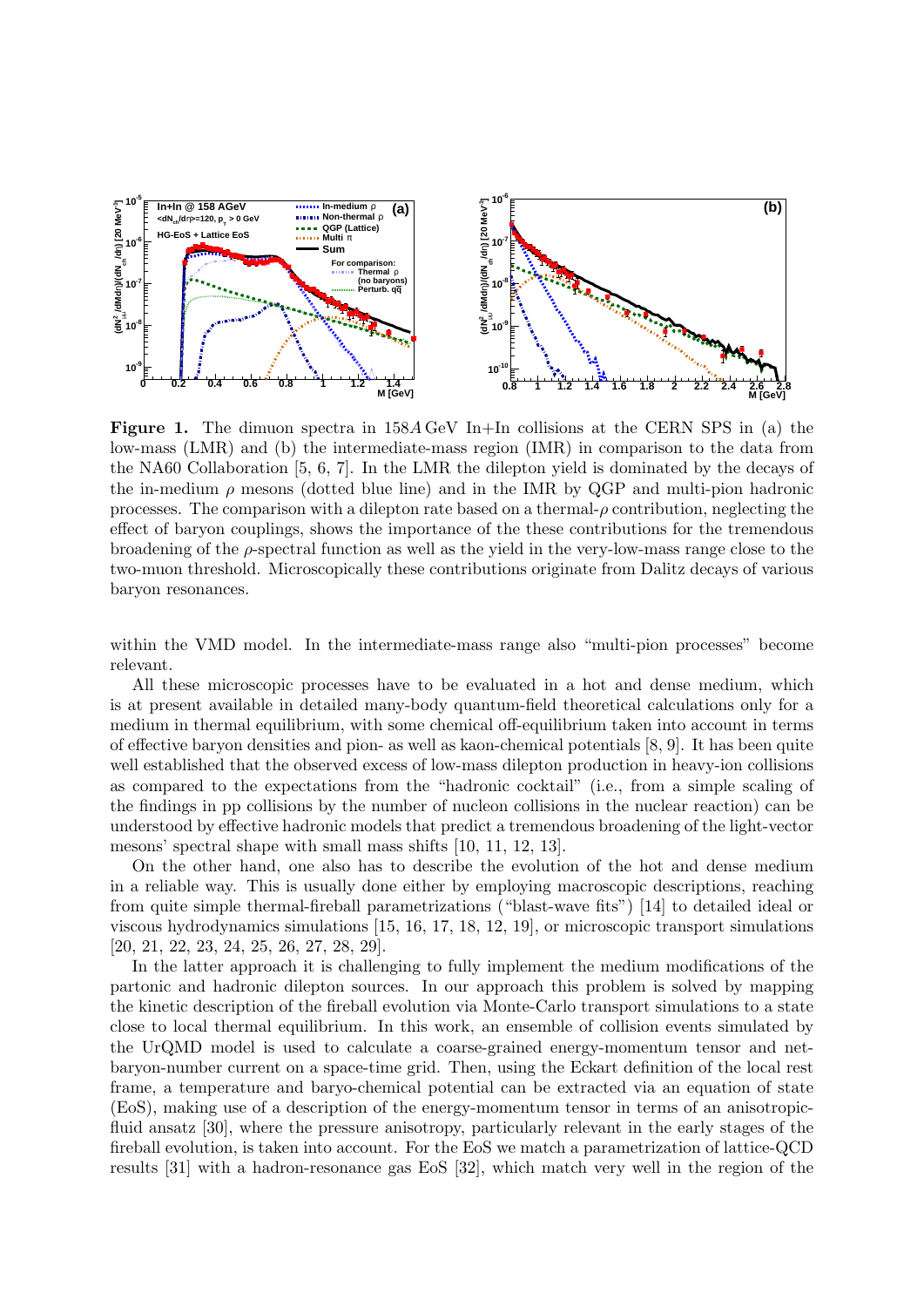

Figure 2. (Color online) (a) Dielectron invariant-mass spectrum for Ar+KCl collisions at  $E_{\rm lab} = 1.76A \,\text{GeV}$  and (b) for Au+Au at  $E_{\rm lab} = 1.23A \,\text{GeV}$ . The results are normalized to the average total number of  $\pi^0$  per event and shown within the HADES acceptance. The results for Ar+KCl are compared to the data from the HADES Collaboration [35]. The comparison of the dilepton spectra between using the full model and omitting the contributions of direct baryon couplings to the  $\rho$  and  $\omega$  self-energies underlines the prevalence of the corresponding baryon-resonance Dalitz-decay processes processes for the in-medium modifications of these vector mesons, shifting substantial spectral strength to the low-invariant-mass region.

parton-hadron transition around the critical temperature of  $T_c \simeq 170$  MeV.

In recent work [33, 34], we have combined this coarse-graining method for the bulk-medium evolution of the strongly interacting fluid via the UrQMD transport model with state-of-the art in-medium dilepton-production rates [8, 9] in order to evaluate the dilepton invariant-mass and  $p_T$  spectra in 158A GeV In+In collisions as measured by the NA60 Collaboration at the CERN SPS and in 1.76A GeV Ar+KCl and 1.23A GeV Au+Au collisions as measured by the HADES collaboration at the GSI SIS.

As exemplified by the comparison of the so calculated dimuon invariant-mass spectra in 158A GeV In+In Collisions with the NA60 data (Fig. 1) and corresponding dielectron invariantmass spectra for 1.76A GeV Ar+KCl collisions with data from the HADES collaboration (Fig. 2, left panel), the model successfully describes the data. In the right panel of Fig. 2 we additionally provide our prediction for the 1.23A GeV Au+Au collisions as also measured by the HADES collaboration.

Both figures underline the importance of the interaction of the light vector mesons with baryons in the medium [in the present model [1] N(938),  $\Delta(1232)$ , N(1440), N(1520),  $\Delta(1620)$ ,  $\Delta(1700)$ , N(1720),  $\Delta(1900)$ , N(2000)]. As expected, these processes are prevalent at the low GSI-SIS energy with high net-baryon densities but also relevant at CERN-SPS energies and even at higher RHIC energies. This is due to the fact that the strong interaction is CP invariant and thus not the net-baryon density,  $N_B - N_{\overline{B}}$ , but the total baryon-antibaryon density,  $N_B + N_{\overline{B}}$ , is relevant for the in-medium modifications of the light-vector mesons' spectral distributions.

In the near future we also plan to apply the model to dilepton production at RHIC energies as well as photon production in heavy-ion collisions.

## Acknowledgments

We thank Ralf Rapp for providing the parameterization of the spectral function and many fruitful discussions. This work was supported by BMBF, HIC for FAIR and H-QM.